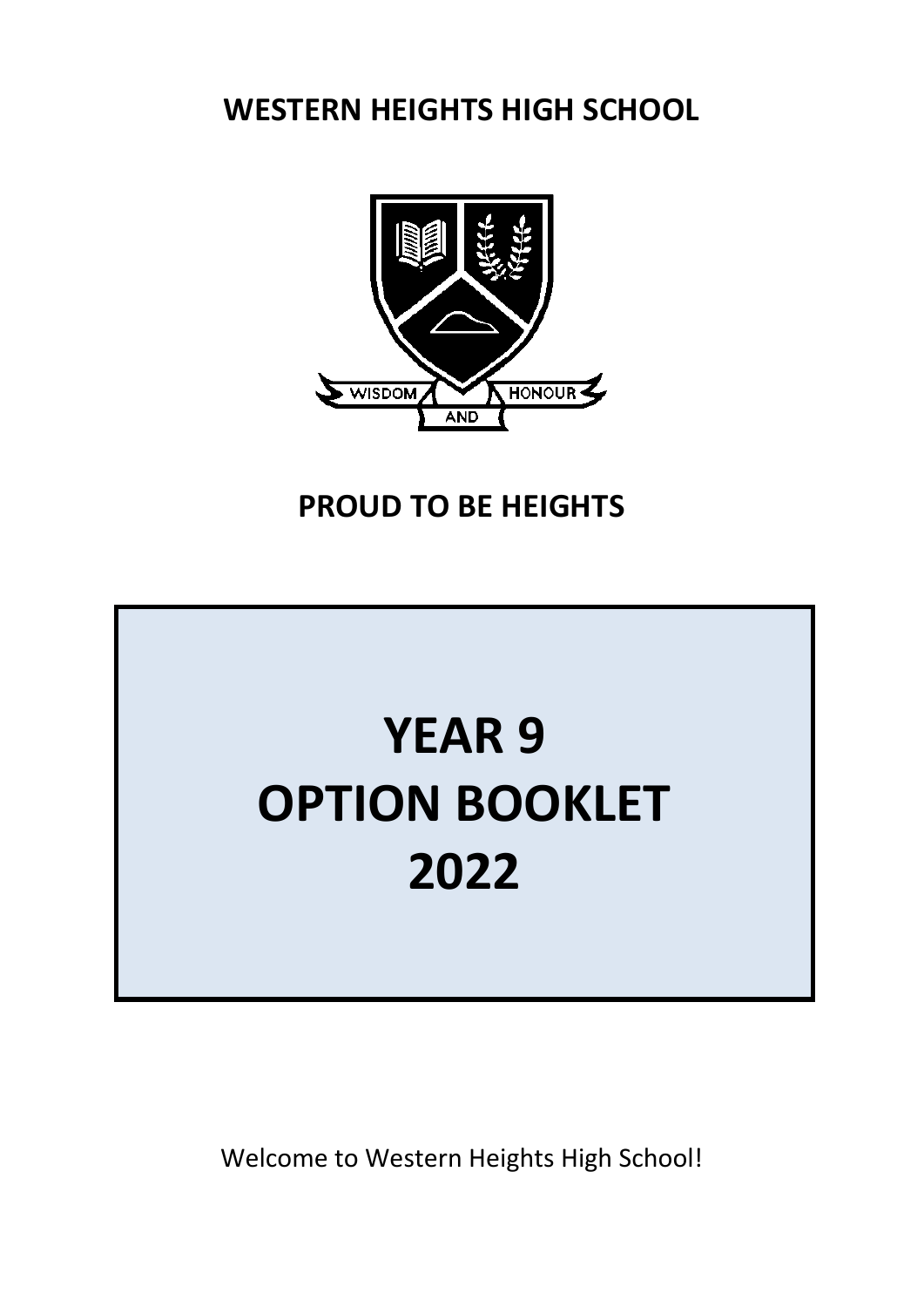## **Introduction to Western Heights High School Curriculum**

*The purpose of this Handbook is to indicate to parents and students the range of subjects available in Year 9 at Western Heights High School. This booklet outlines the Year 9 options we offer and will assist your child in making very important decisions that will have major effects on their future directions. A course overview has also been provided. It is therefore essential that you read the information very carefully and pick your courses for next year.*

- $\cdot$  Each enrolment pack has the option form provided as shown in the sample below and must be handed in with your child's enrolment form, to ensure option placement.
- ❖ Instructions
	- Please write students full legal name and which school and class they are attending now.
	- Please tick the type of class you wish your child to be in e.g. Mainstream or Te Akoranga Reo Rua (Bilingual Full Māori Immersion Unit)
- By ticking four options, your child will participate in two of the four options in Term One and Term Two, and the other two options in Term Three and Term Four.

| <b>SAMPLE ONLY</b> |  |
|--------------------|--|
|--------------------|--|

|                |                                                                                   | 1. Student's Full Name:                                                                    |                    |                                                                                                     |  |  |
|----------------|-----------------------------------------------------------------------------------|--------------------------------------------------------------------------------------------|--------------------|-----------------------------------------------------------------------------------------------------|--|--|
| 2.             |                                                                                   | Name of present School:                                                                    |                    | Class:                                                                                              |  |  |
| 3.             |                                                                                   | Choose which type of class you wish to be in:                                              |                    |                                                                                                     |  |  |
|                | а.                                                                                | <b>Mainstream (including Extension)</b>                                                    |                    | <b>Choose FOUR options</b>                                                                          |  |  |
|                | All Year 9 Mainstream students will study the following compulsory core Subjects: |                                                                                            |                    |                                                                                                     |  |  |
|                |                                                                                   | English                                                                                    | Social Studies     | <b>Physical Education/Health</b>                                                                    |  |  |
|                |                                                                                   | Science                                                                                    | <b>Mathematics</b> |                                                                                                     |  |  |
|                | b.                                                                                | Te Akoranga Reo Rua (Bilingual)                                                            |                    | $\Box$ Choose TWO options                                                                           |  |  |
|                |                                                                                   | All Te Akoranga Reo students study English, Science, Mathematics, Social Studies, Physical |                    |                                                                                                     |  |  |
|                |                                                                                   | Education and Te Reo Māori which runs for one year.                                        |                    |                                                                                                     |  |  |
| $\overline{ }$ |                                                                                   |                                                                                            |                    | Ctudents opting for Rugby Outdoor Education must select 'Bugby Outdoor Education' plus TIMO other o |  |  |

- *4 Students opting for Rugby Outdoor Education must select 'Rugby Outdoor Education' plus TWO other options listed below. For this please complete the application form on the back of this option sheet.*
- *5* Please number your option choices in order of priority,  $1 4$  (1 most important to you)

| <b>Business Innovations</b> |  |
|-----------------------------|--|
| Chinese                     |  |
| Digital Design              |  |
| Drama                       |  |
| Dance                       |  |
| <b>Fabric Technology</b>    |  |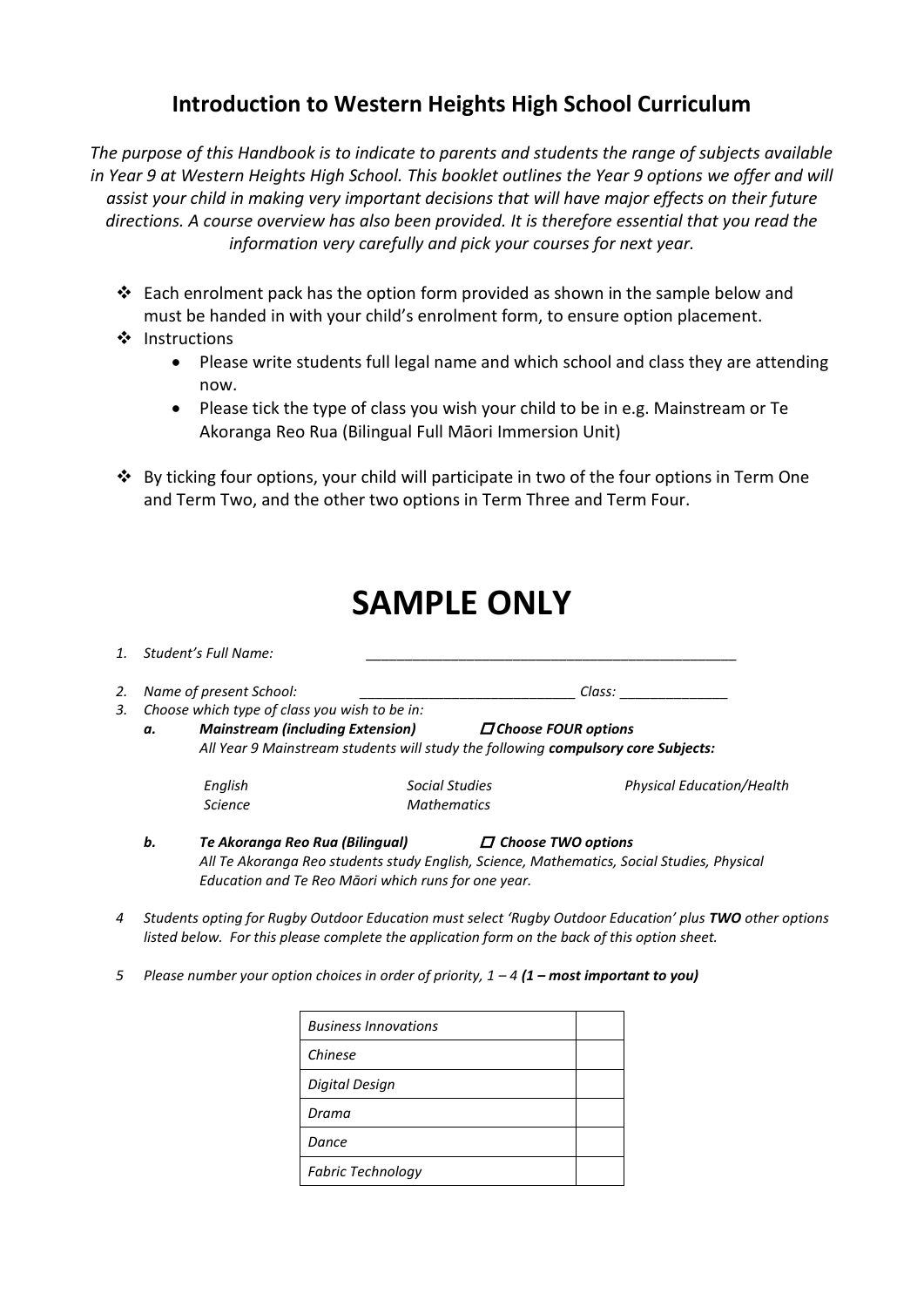## **YEAR 9 OPTIONS AND COURSE DESCRIPTIONS**

## **AKORANGA – TE REO MĀORI**

#### **YEAR 9 MĀORI PROGRAMME**

Te Reo Māori is a living, dynamic and rich language. This course aims to develop basic Te Reo Māori skills as well as introducing Māori customs and lore.

### **ARTS**

#### **YEAR 9 VISUAL ARTS**

This is an option subject at Year 9 level. The course aims to give all students an introduction to the Visual Arts in units which include some of the basic processes involved in drawing, painting, sculpture, printmaking, design and art history.

#### **YEAR 9 CREATIVE MEDIA (ANIMATION, ILLUSTRATION & GAMES)**

Feature film making, television movies, computer, board and trading card games are a huge industry that is growing exponentially. The Year 9 Creative Media option is an arts programme that aims towards industry requirements and starts with the basics of animation, illustration, and the design and creation of games.

#### **YEAR 9 CONTEMPORARY MUSIC**

The Contemporary Music course is a chance for students to learn an instrument and become part of a band. Instruments used are guitar, bass guitar, ukulele, drums and keyboards. A wide range of styles are played, opening the way for future musical development.

#### **YEAR 9 PERFORMANCE MUSIC**

Performance Music is a chance for students to learn an instrument and be part of a Concert Band. Instruments used are flute, clarinet, saxophone, trumpet, trombone, euphonium, tuba, electric bass and percussion. A wide range of styles are played, opening the way for future musical development.

#### **YEAR 9 DRAMA**

This is a half-year option designed to allow students to build their skills and confidence through a variety of drama activities.

#### **YEAR 9 DANCE**

This is a half-year option designed to introduce students to elements, techniques and styles of Dance and movement. It focuses on creative choreography through a wide range of Dance activities. Students learn the theoretical component to link dance terminology to the practical element. Students will also develop confidence in working as a team member to communicate and present their ideas to others.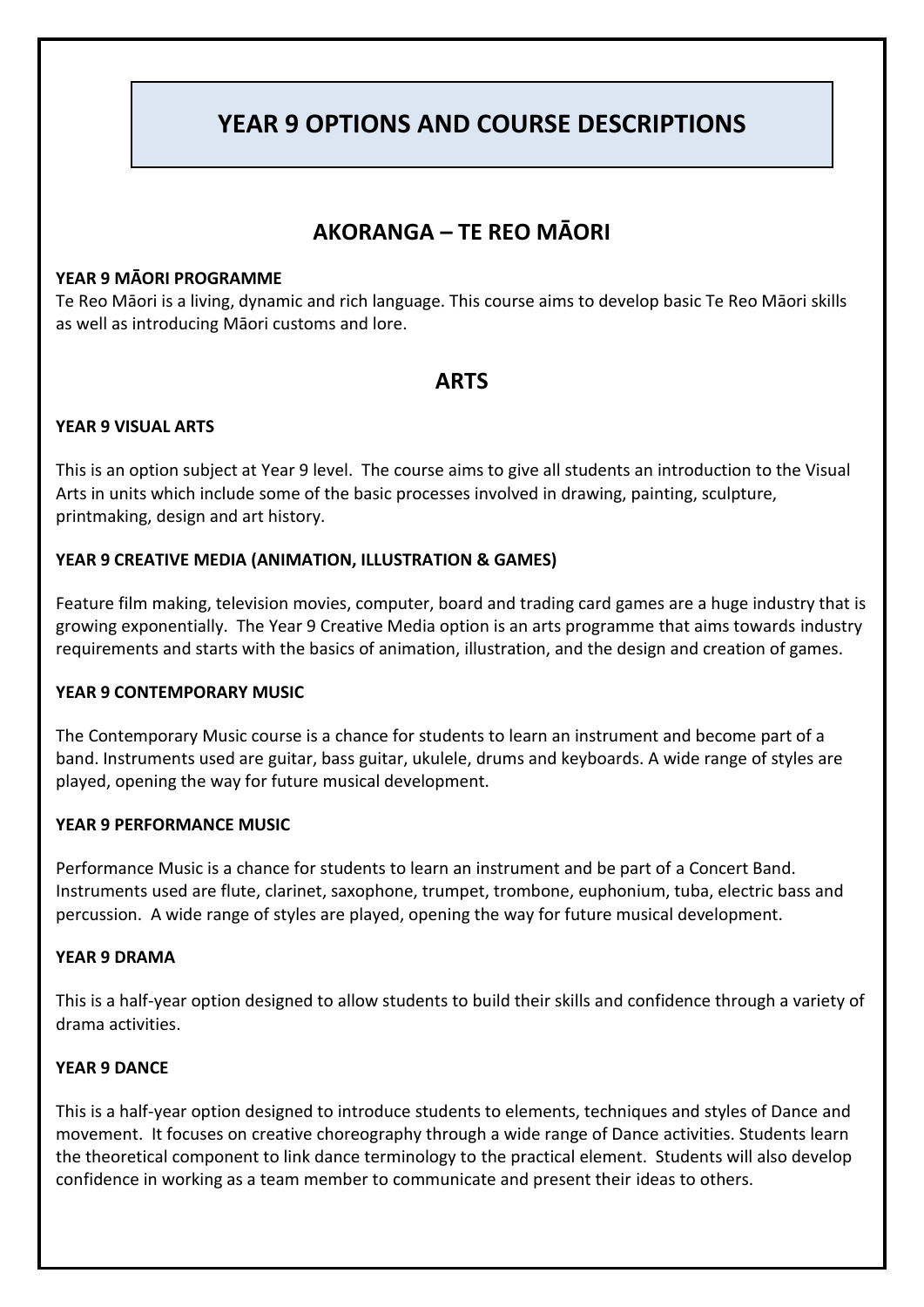## **BUSINESS STUDIES**

#### **YEAR 9 BUSINESS INNOVATIONS**

This option focuses on business and enterprise. Students work through a business project, using the skills taught in class. Aspects of decision-making, resource use and financial management are taught and applied. Business Innovations continue as an Option (Business Enterprise) at Year 10, then students can specialise in Business Studies, Accounting or Legal Studies in the Senior School.

## **LANGUAGES**

#### **YEAR 9 CHINESE**

We offer an introductory, half year course in Chinese, which provides a good foundation for continuing to learn the language and culture, all the way to NCEA Level 3 and scholarship.

We focus on the four skills of speaking, listening, reading and writing and use a variety of communicative activities such as games, songs, computer programmes, films and worksheets to enhance learning.

#### **YEAR 9 FRENCH**

We offer an introductory, half year course in French, which provides a good foundation for continuing to learn the language and culture, all the way to NCEA Level 3 and scholarship.

We focus on the four skills of speaking, listening, reading and writing and use a variety of communicative activities such as games, songs, computer programmes, films and worksheets to enhance learning.

#### **YEAR 9 SPANISH**

We offer an introductory, half year course in Spanish, which provides a good foundation for continuing to learn the language and culture, all the way to NCEA Level 3 and scholarship. We focus on the four skills of speaking, listening, reading and writing and use a variety of communicative activities such as games, songs, computer programmes, films and worksheets to enhance learning.

#### **YEAR 9 JAPANESE**

We offer an introductory, half year course in Japanese, which provides a good foundation for continuing to learn the language and culture, all the way to NCEA Level 3 and scholarship.

We focus on the four skills of speaking, listening, reading and writing and use a variety of communicative activities such as games, songs, computer programmes, films and worksheets to enhance learning

## **PHYSICAL EDUCATION/HEALTH**

#### **YEAR 9 RUGBY OUTDOOR EDUCATION**

The Rugby Outdoor Education programme is both a practical and theory class for the full year. Students will concentrate on skill development, tactical awareness, positional requirements and fitness training in Rugby in the first instance.

Theory classes will help to develop nutritional awareness, sports psychology and training methods.

Acceptance to the course will be advised by email/mail.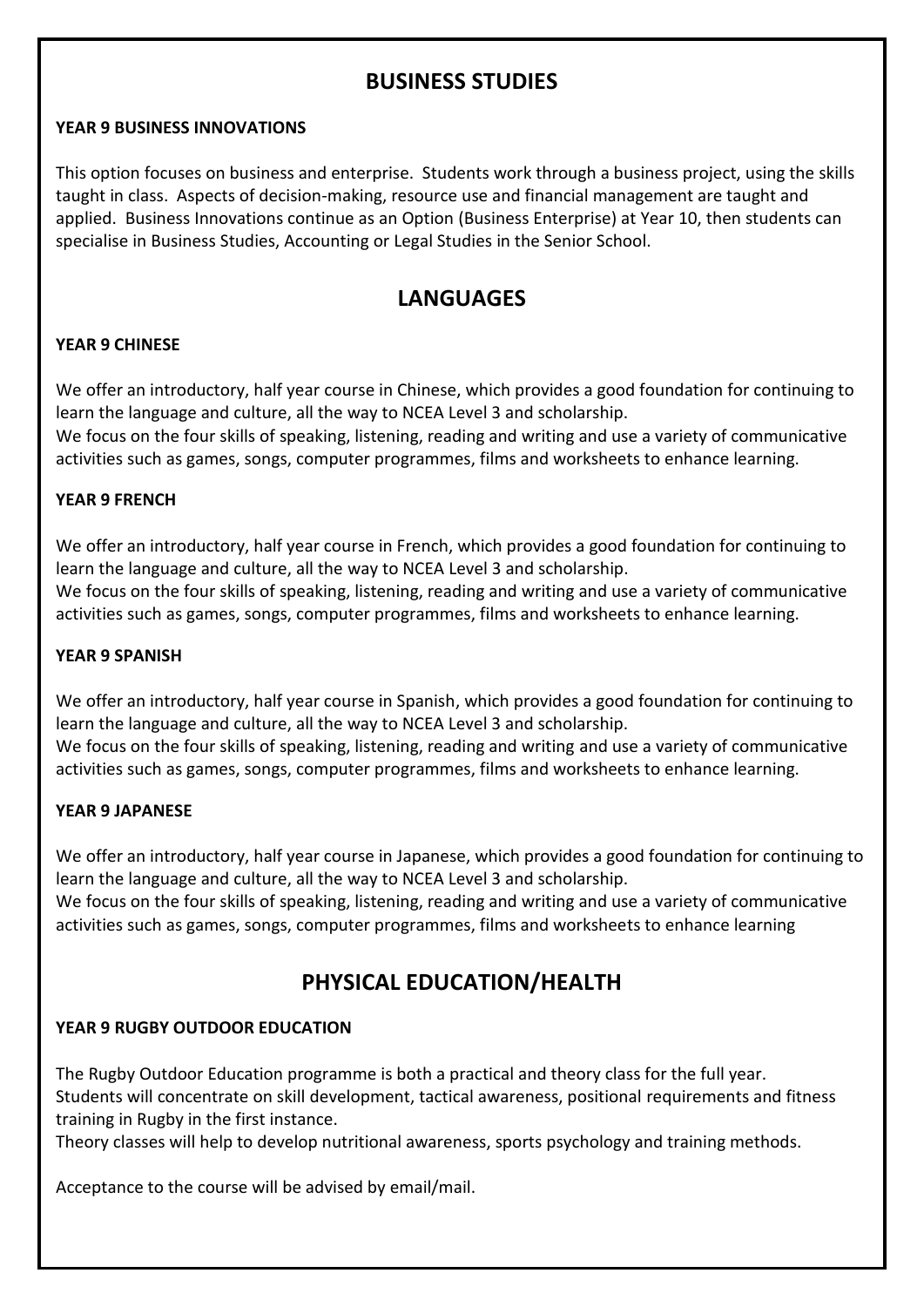#### **YEAR 9 SPORTS DEVELOPMENT PROGRAMME**

To create an environment for physical and personal excellence, one that encourages leadership, accountability and commitment. The Sports Development Programme consists of both theory and practical classes developing students' knowledge in nutrition, training methods, sports psychology and basic anatomy.

## **SPECIAL PROGRAMMES**

#### **MĀORI PERFORMING ARTS**

If you are comfortable and willing to perform the haka, the poi, the wāiata – typical Māori art of performance, which includes Te Reo, then this option is for you.

#### **MĀTAURANGA MĀORI STEM**

The aim of this course is to support students' interest and understanding in their world by combining two knowledge systems: Mātauranga Māori and Science. These two knowledge systems are utilised to learn about phenomenon that affect the wellbeing of the environment and therefore the health and wellbeing of all living things. In addition, students are encouraged to tono for issues that they may be very interested in studying e.g. Climate Change. The Mātauranga Māori STEM course is steeped in tikanga and te reo Māori. A willingness to enter Te Ao Māori is required to join this program.

## **TECHNOLOGY**

#### **YEAR 9 HARD MATERIALS – WOOD**

This option is designed to give students an introduction to wood based projects over the two terms that they will be completing this course. They will be spending time in the Woodwork rooms gaining a range of skills and knowledge. They will also be introduced to the basic concepts of designing and drawing.

#### **YEAR 9 HARD MATERIALS – METAL**

This option is designed to give students an introduction to Metal based projects over the two terms that they will be completing this course. They will be spending time in the Metal room gaining a range of skills and knowledge. They will also be introduced to the basic concepts of designing and drawing

#### **YEAR 9 DESIGN AND TECHNICAL DRAWING (DVCO)**

Design and Technical Drawing is a subject that engages students in purposeful study of drawing and design and challenges them to develop and communicate design ideas. We will introduce the fundamental skills needed in Design and Visual Communication.

#### **YEAR 9 DIGITAL TECHNOLOGY**

This course provides an opportunity for students to achieve technological literacy through a series of units including but not limited to: Computer basics, Robotics, Technological advances Simple programming (Game Design), Web design.